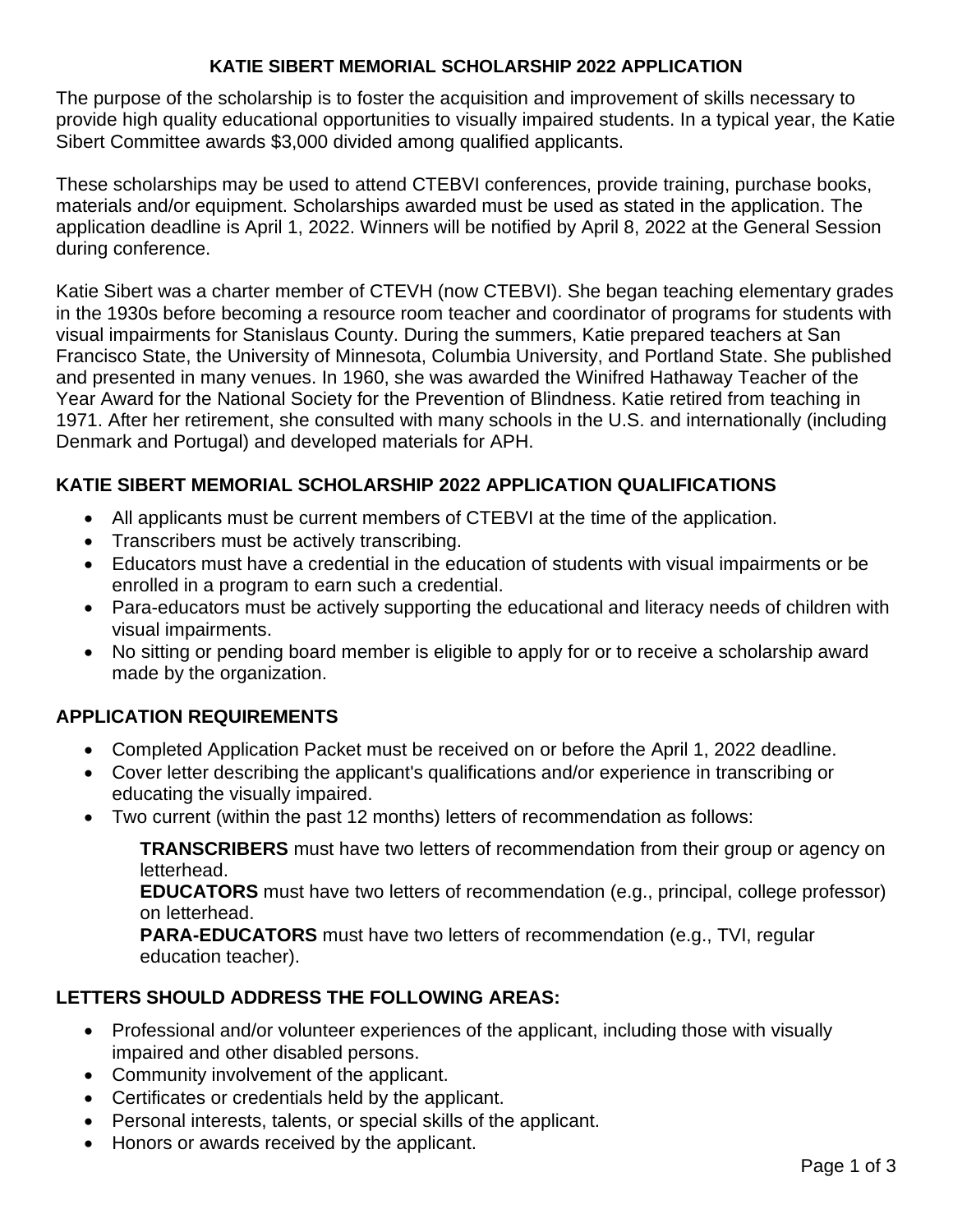#### **KATIE SIBERT MEMORIAL SCHOLARSHIP 2022 APPLICATION**

| Date:                            |                                                                                                                     |                        |             |
|----------------------------------|---------------------------------------------------------------------------------------------------------------------|------------------------|-------------|
| Name:                            |                                                                                                                     |                        |             |
|                                  |                                                                                                                     |                        |             |
| <b>Primary Contact Number:</b>   | <u> 1980 - Jan Samuel Barbara, margaret e popularista e popularista e popularista e popularista e popularista e</u> |                        |             |
| <b>Secondary Contact Number:</b> | <u> 1980 - Andrea Andrewski, politik američki profesor (d. 1980)</u>                                                |                        |             |
| Email Address: (required)        |                                                                                                                     |                        |             |
| Check if you are:<br>Educator    | Para-educator                                                                                                       | <b>School District</b> | Transcriber |

### **PLEASE ANSWER THE FOLLOWING:**

 Describe how the scholarship will be used. Include a breakdown - line by line item of expenditures: (e.g. training, registration costs, transportation, and lodging)